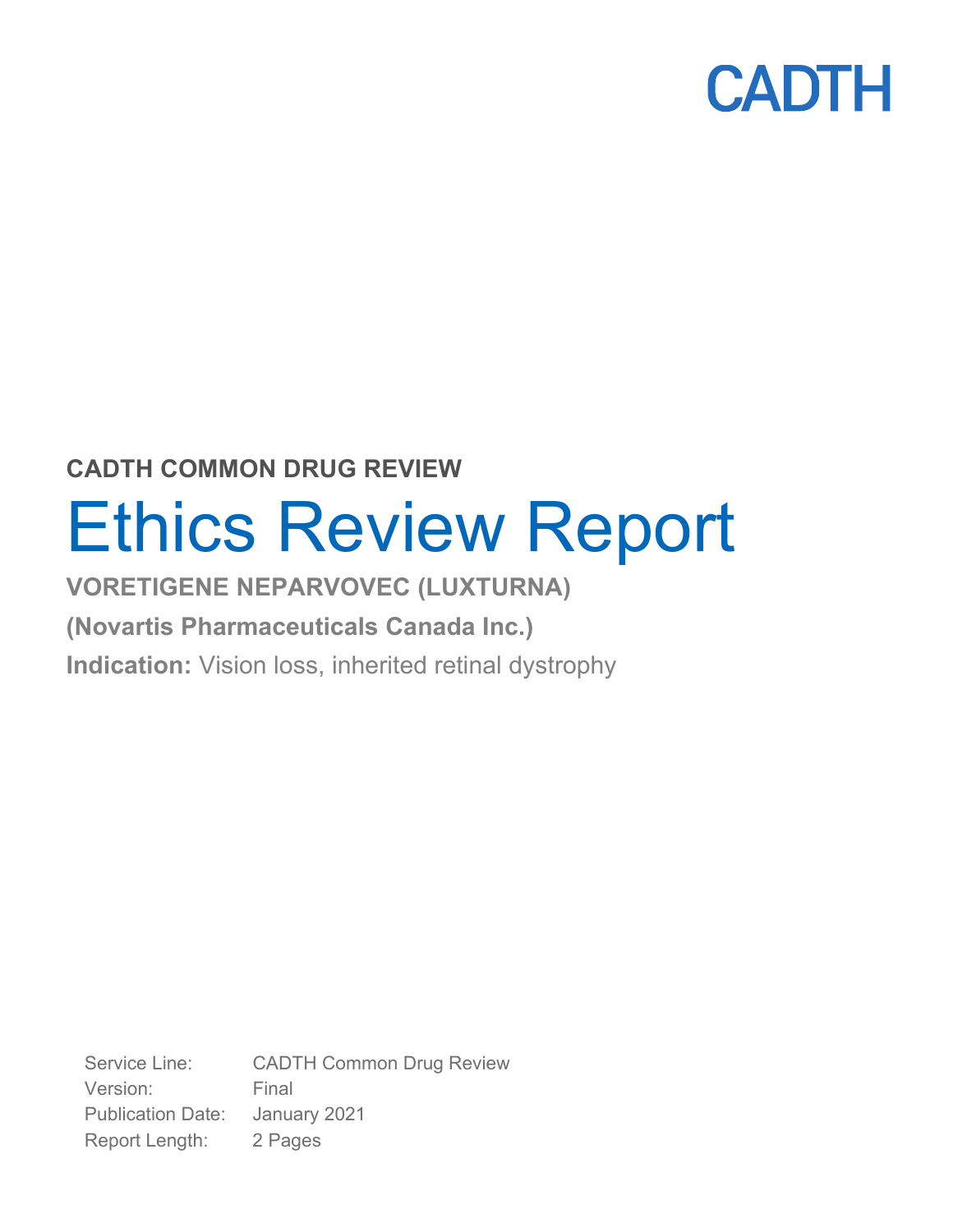### CANTH

**Disclaimer:** The information in this document is intended to help Canadian health care decision-makers, health care professionals, health systems leaders, and policy-makers make well-informed decisions and thereby improve the quality of health care services. While patients and others may access this document, the document is made available for informational purposes only and no representations or warranties are made with respect to its fitness for any particular purpose. The information in this document should not be used as a substitute for professional medical advice or as a substitute for the application of clinical judgment in respect of the care of a particular patient or other professional judgment in any decision-making process. The Canadian Agency for Drugs and Technologies in Health (CADTH) does not endorse any information, drugs, therapies, treatments, products, processes, or services.

While care has been taken to ensure that the information prepared by CADTH in this document is accurate, complete, and up-to-date as at the applicable date the material was first published by CADTH, CADTH does not make any guarantees to that effect. CADTH does not guarantee and is not responsible for the quality, currency, propriety, accuracy, or reasonableness of any statements, information, or conclusions contained in any third-party materials used in preparing this document. The views and opinions of third parties published in this document do not necessarily state or reflect those of CADTH.

CADTH is not responsible for any errors, omissions, injury, loss, or damage arising from or relating to the use (or misuse) of any information, statements, or conclusions contained in or implied by the contents of this document or any of the source materials.

This document may contain links to third-party websites. CADTH does not have control over the content of such sites. Use of third-party sites is governed by the third-party website owners' own terms and conditions set out for such sites. CADTH does not make any guarantee with respect to any information contained on such third-party sites and CADTH is not responsible for any injury, loss, or damage suffered as a result of using such third-party sites. CADTH has no responsibility for the collection, use, and disclosure of personal information by third-party sites.

Subject to the aforementioned limitations, the views expressed herein are those of CADTH and do not necessarily represent the views of Canada's federal, provincial, or territorial governments or any third-party supplier of information.

This document is prepared and intended for use in the context of the Canadian health care system. The use of this document outside of Canada is done so at the user's own risk.

This disclaimer and any questions or matters of any nature arising from or relating to the content or use (or misuse) of this document will be governed by and interpreted in accordance with the laws of the Province of Ontario and the laws of Canada applicable therein, and all proceedings shall be subject to the exclusive jurisdiction of the courts of the Province of Ontario, Canada.

The copyright and other intellectual property rights in this document are owned by CADTH and its licensors. These rights are protected by the Canadian *Copyright Act* and other national and international laws and agreements. Users are permitted to make copies of this document for non-commercial purposes only, provided it is not modified when reproduced and appropriate credit is given to CADTH and its licensors.

**About CADTH:** CADTH is an independent, not-for-profit organization responsible for providing Canada's health care decision-makers with objective evidence to help make informed decisions about the optimal use of drugs, medical devices, diagnostics, and procedures in our health care system.

**Funding:** CADTH receives funding from Canada's federal, provincial, and territorial governments, with the exception of Quebec.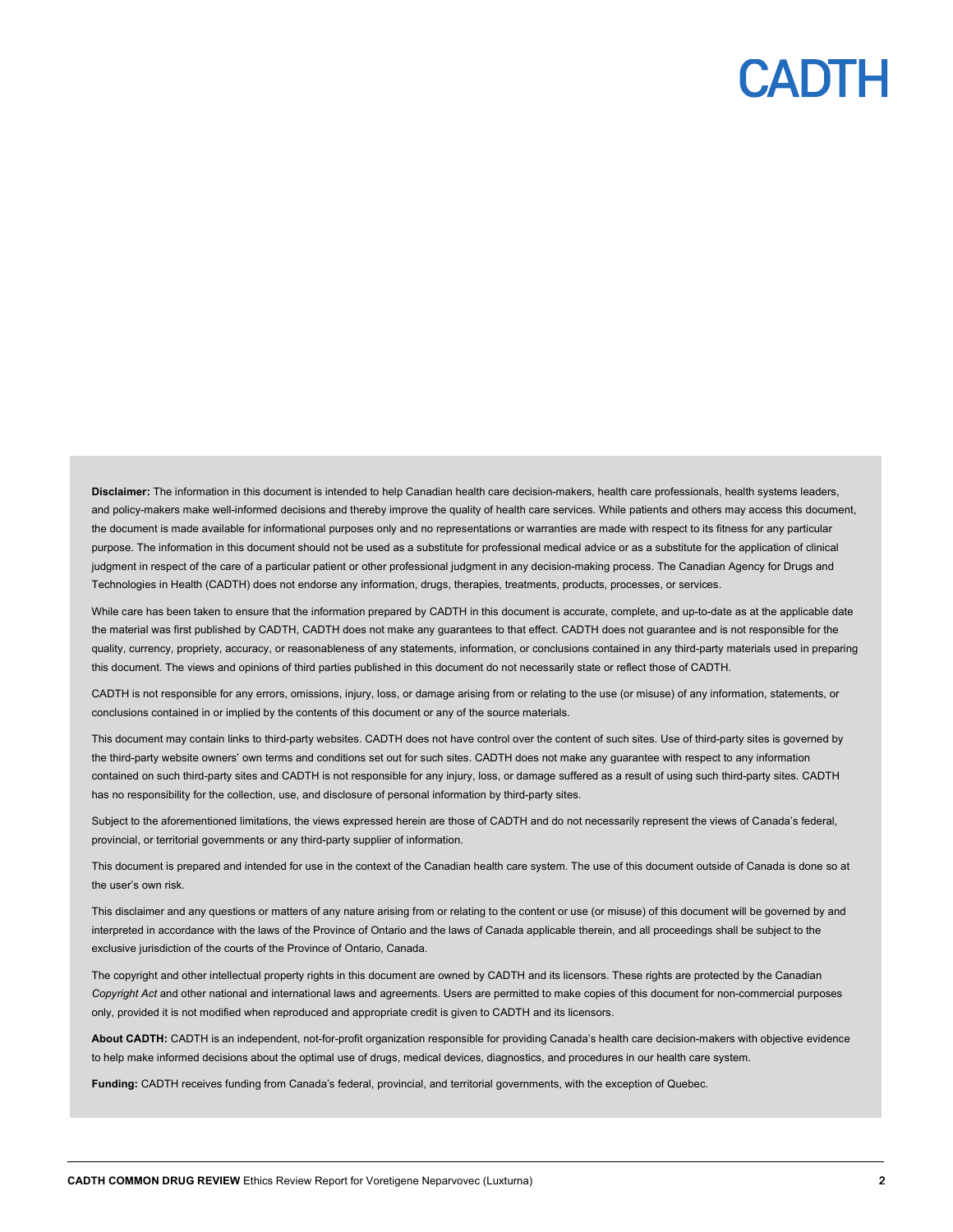

### **Table of Contents**

| <b>Tables</b> |  |
|---------------|--|
|               |  |
|               |  |
| <b>Figure</b> |  |
|               |  |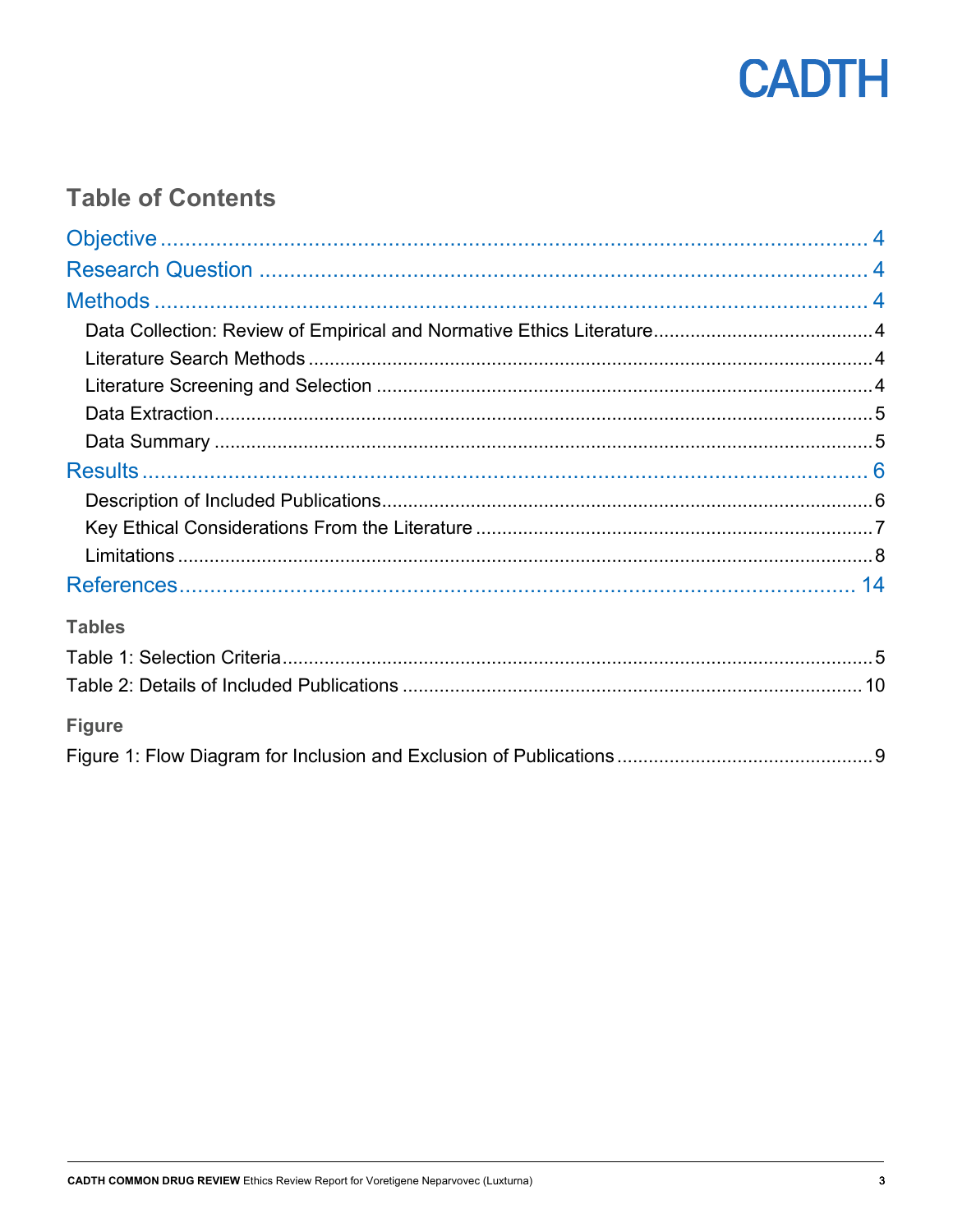### <span id="page-3-0"></span>**Objective**

The purpose of this report is to describe and summarize the ethical considerations raised explicitly in the literature associated with the use of voretigene neparvovec for the treatment of adult and pediatric patients with vision loss due to inherited retinal dystrophy.

### <span id="page-3-1"></span>**Research Question**

This report addresses the following research question:

• What are the ethical considerations raised in the published literature relevant to the use of voretigene neparvovec for the treatment of adult and pediatric patients with vision loss due to inherited retinal dystrophy caused by confirmed biallelic retinal pigment epithelium 65 kDa protein (RPE65) gene mutations and who have sufficient viable retinal cells?

### <span id="page-3-2"></span>**Methods**

#### <span id="page-3-3"></span>**Data Collection: Review of Empirical and Normative Ethics Literature**

A review of the empirical (i.e., focused on explaining *what is* through observation) and normative (i.e., focused on explaining *what ought to be* through argumentation) ethics literature was conducted to identify literature relevant to the identification of the potential ethical considerations related to the use of voretigene neparvovec.

#### <span id="page-3-4"></span>**Literature Search Methods**

The search for literature identifying explicit ethical considerations was performed by an information specialist using a peer-reviewed search strategy according to the *PRESS Peer Review of Electronic Search Strategies* checklist [\(www.cadth.ca/resources/finding](https://www.cadth.ca/resources/finding-evidence/press)[evidence/press\)](https://www.cadth.ca/resources/finding-evidence/press).<sup>1</sup> The search strategy is available on request.

Published literature was identified by searching the following bibliographic databases: MEDLINE All (1946-) through Ovid, the Cumulative Index to Nursing and Allied Health Literature (CINAHL) through EBSCO, and Scopus. The search strategy comprised both controlled vocabulary, such as the National Library of Medicine's Medical Subject Headings (MeSH), and keywords. The main search concepts were *voretigene neparvovec* (Luxturna) and *retinal dystrophy*. This enabled the broad capture of the experiences and views of people with retinal dystrophy that might be applicable to individuals who could be candidates for voretigene neparvovec.

Search filters were applied to limit retrieval to citations related to empirical and normative ethical considerations. Retrieval was not limited by publication date but was limited to the English or French language. The search was completed on June 3, 2020.

#### <span id="page-3-5"></span>**Literature Screening and Selection**

The selection criteria can be found in [Table 1.](#page-4-2)

Eligible reports were those published in English or French that explicitly identified normative or empirical ethical considerations relating to the use of voretigene neparvovec.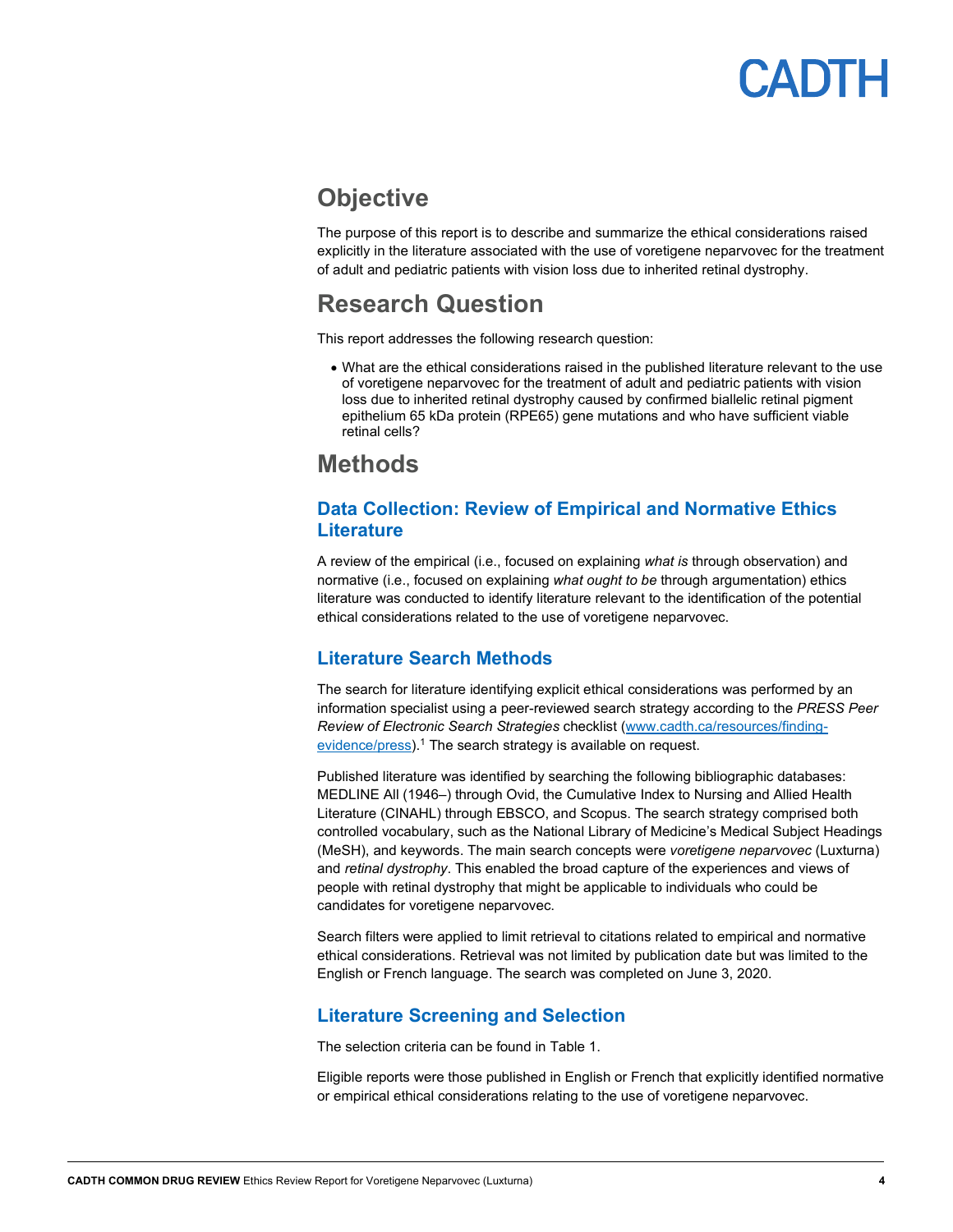## CADIH

Descriptions of the experiences of adult and pediatric patients with vision loss due to inherited retinal dystrophy were sought because they related to the potential use of voretigene neparvovec. Descriptions of the experiences of family members of patients with vision loss due to inherited retinal dystrophy were also included. The following types of articles and publications were included: primary or secondary research, normative analysis, opinion, commentary, and book or book chapter.

#### <span id="page-4-2"></span>**Table 1: Selection Criteria**

| Population                              | Adult and pediatric patients with vision loss due to inherited retinal dystrophy caused by confirmed<br>biallelic RPE65 mutations and who have sufficient viable retinal cells |
|-----------------------------------------|--------------------------------------------------------------------------------------------------------------------------------------------------------------------------------|
| <b>Interventions</b>                    | Voretigene neparvovec or standard of care                                                                                                                                      |
| <b>Context</b>                          | Any health system                                                                                                                                                              |
| <b>Outcomes</b>                         | Ethical considerations arising in the use of voretigene neparvovec or the experience of living with retinal<br>dystrophy                                                       |
| <b>Article and</b><br>publication types | Primary or secondary empirical research, normative analysis, opinion, commentary, and book or book<br>chapter                                                                  |

RPE65 = retinal pigment epithelium 65 kDa protein.

The selection of relevant literature proceeded in 2 stages. In the first stage, the title and abstracts of citations were screened for relevance by a single reviewer. Articles were categorized as *retrieve* or *do not retrieve* according to the selection criteria outlined i[n Table](#page-4-2)  [1](#page-4-2) and whether it:

- explicitly provided a normative analysis (i.e., focused on explaining *what ought to be* through argumentation) of an ethical consideration arising in the use of voretigene neparvovec or from experiences of living with retinal dystrophy relevant to the indicated population
- presented empirical research (i.e., focused on explaining *what is* through observation) directly addressing an ethical consideration arising in the use of voretigene neparvovec or from experiences of living with retinal dystrophy relevant to the indicated population
- explicitly identified, but did not investigate empirically, an ethical consideration arising from the use of voretigene neparvovec or from experiences of living with retinal dystrophy relevant to the indicated population.

In the second stage, the full-text reports were reviewed by the same reviewer. Reports meeting the aforementioned criteria were included in the review; reports that did not meet these criteria were excluded. Members of the CADTH review team were consulted to resolve uncertainties related to the eligibility of full-text reports.

#### <span id="page-4-0"></span>**Data Extraction**

One reviewer extracted basic details on publication characteristics using a data extraction form. The following publication details were recorded: first author, article title, publication objectives, characteristics of study design and methodology, date of publication, country with which the first author is affiliated, and key findings identified that related to ethical considerations.

#### <span id="page-4-1"></span>**Data Summary**

One reviewer conducted 2 cycles of coding. In the initial coding phase, the publications were reviewed for ethical content. The [Core Model 3.0 \(Ethical Analysis](https://eunethta.eu/wp-content/uploads/2018/03/HTACoreModel3.0-1.pdf) Domain)<sup>2</sup> questions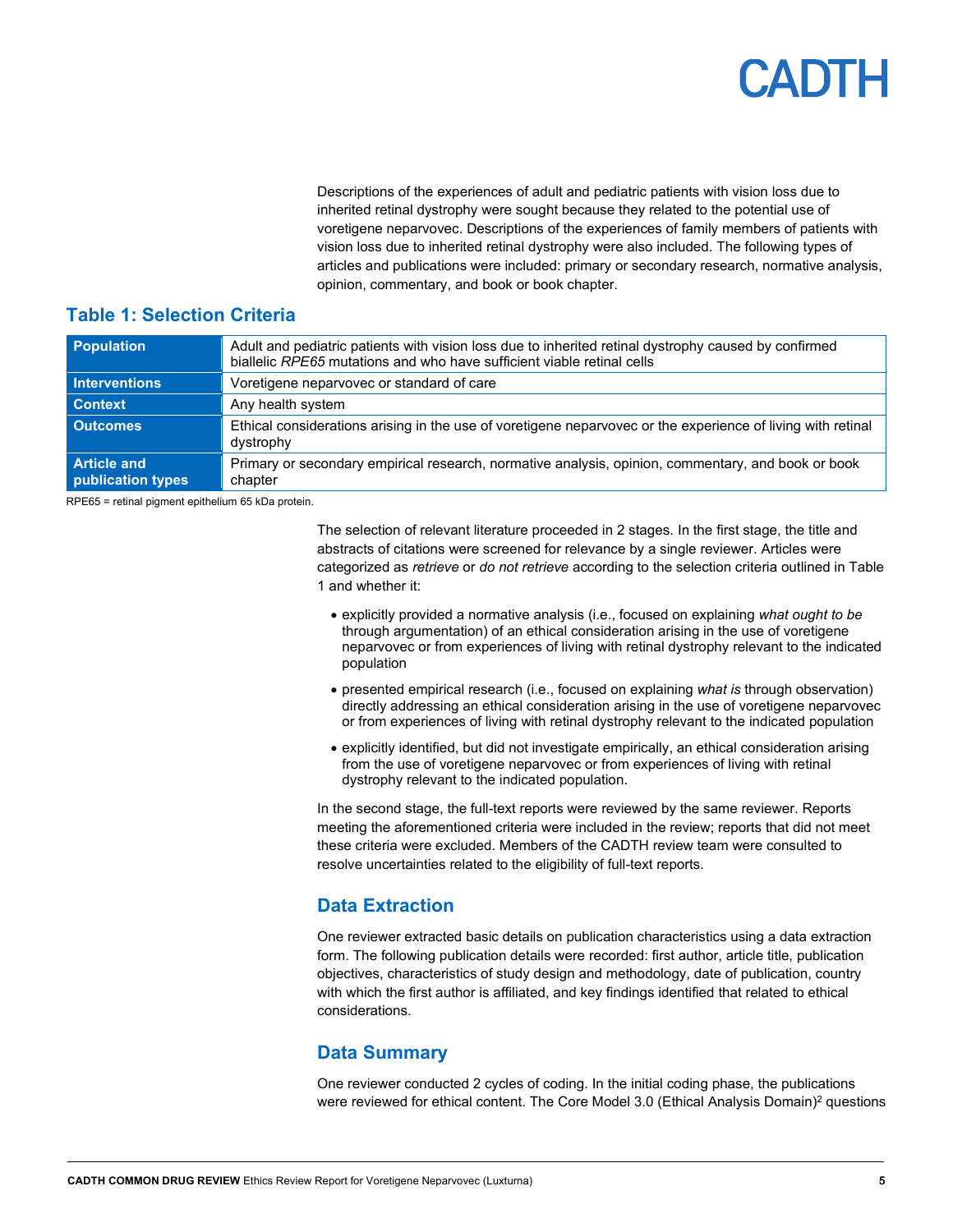## CANTH

deemed by EUnetHTA (European Network for Health Technology Assessment) as "critically important" were used as a guide to identify and categorize ethical considerations related to the use of voretigene neparvovec. The Core Model was chosen because it is a wideranging framework; the assessment questions in the domain are intended especially for identifying ethically relevant issues and conflicts.<sup>2</sup> This guiding framework highlights the context of the technology and focuses on the following topics: benefit-harm balance, autonomy, respect for persons, justice and equity, legislation, and ethical consequences of the health technology assessment.

Once identified, passages related to ethical content were coded using qualitative description methods.<sup>3</sup> The initial descriptive coding of the reports focused broadly on categories concerning the ethical considerations described. Major themes and sub-codes were identified through repeated readings of the data. $3$  Once sub-codes emerged, they were deductively applied to all reports in the set, and the ethical content was summarized and sorted into the thematic categories. This review focused on ethical considerations relating specifically to the use of voretigene neparvovec. Other ethical considerations raised in the literature but not related to the use of voretigene neparvovec (e.g., family planning of individuals with genetic mutations or gene editing to prevent the occurrence of inherited retinal diseases<sup>4</sup>) were outside of the scope of the current review and are not included in the summary.

NVivo 115 was used to extract and manage these data.

### <span id="page-5-0"></span>**Results**

#### <span id="page-5-1"></span>**Description of Included Publications**

A total of 399 citations were identified in the literature search. Following the screening of the titles and abstracts, 370 citations were excluded and 29 potentially relevant reports from the electronic search were retrieved for full-text review. Of these potentially relevant reports, 20 publications were excluded for various reasons, such as they did not explicitly describe ethical considerations related to the use of voretigene neparvovec (n = 16), $6-21$  they noted that ethical considerations related to the use of therapy exist without identifying what those considerations entailed ( $n = 2$ ),  $2^{2.23}$  or they described the experiences of a population that were not transferable to the indicated population (n = 2). $^{24,25}$  Nine publications met the inclusion criteria and were included in this report. [Figure 1](#page-8-0) presents the Preferred Reporting Items for Systematic Reviews and Meta-Analyses (PRISMA) flow chart of the study selection process.

Details regarding the characteristics of the included publications are reported i[n Table 2.](#page-9-0) One of the included reports<sup>4</sup> was specifically on the topic of voretigene neparvovec for the treatment of adult and pediatric patients with vision loss due to inherited retinal dystrophy. One report examined the development and delivery of gene therapy and cell therapy to individuals with retinal dystrophy,<sup>26</sup> and 1 study reported individuals' perspectives on gene editing and gene therapy specifically for the treatment of retinitis pigmentosa and Leber congenital amaurosis.<sup>27</sup> The remaining 6 studies<sup>28-33</sup> reported the experiences of individuals living with inherited retinal dystrophies that were transferable to the indicated population.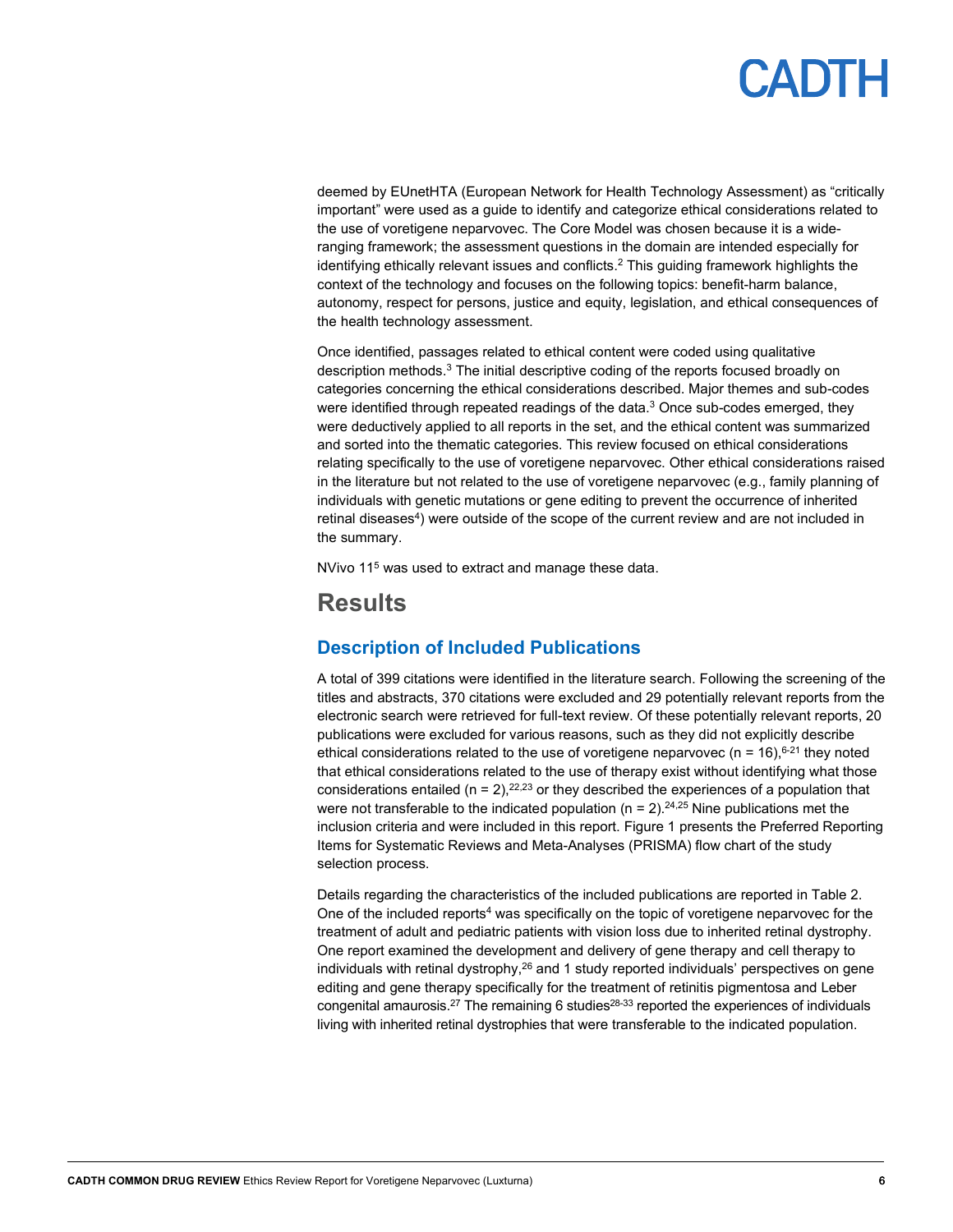

#### <span id="page-6-0"></span>**Key Ethical Considerations From the Literature**

#### Patient Diagnosis and Selection

A molecular diagnosis of *RPE65* mutations must be obtained to determine candidacy for treatment with voretigene neparvovec. The authors of a position paper<sup>26</sup> noted that a molecular diagnosis is an essential factor in equitable access to gene therapy.

Authors of a study<sup>4</sup> noted the importance of having genetic testing conducted by those with ophthalmic genetics expertise who are able to interpret the results for the patient, in collaboration with a genetic counsellor. The authors noted that inaccurate genetic test results can provide patients with incorrect information about their diagnosis and may result in inappropriate and/or ineffective treatment or potentially no treatment for patients who would be eligible. 4

#### Treatment Decision-Making and Management of Expectations

Overall, people with inherited retinal conditions held diverse attitudes with respect to gene therapy for visual conditions, and these attitudes were shaped by their experiences with blindness.<sup>27</sup> The authors of 1 publication suggested that diverse attitudes point to a need for shared decision-making and careful consideration of individuals' perceived quality of life when discussing treatment possibilities. <sup>4</sup> Decision-making discussions should be clear about the risks and benefits of the treatment and should clarify patients' expectations.4 Furthermore, the authors noted it was important for patients and their parents to understand that voretigene neparvovec is a treatment and not a "cure" (p.  $675$ )<sup>4</sup> and that the long-term effectiveness is currently unknown.

#### The Medicalization of Blindness and Its Effect on Stigma

Some participants with inherited retinal conditions noted that treatment for blindness could remove social barriers, such as discrimination (particularly related to employment), negative social attitudes, and lack of accessibility.<sup>27</sup> Participants also noted, however, that therapies could potentially exacerbate those social barriers for people living with blindness who might not be eligible for treatment.<sup>27</sup> Additionally, participants expressed concern about the way that messaging surrounding gene therapies communicated by researchers, family members, and the media frames blindness as something that needs to be "fixed" (p. 7),<sup>27</sup> which might contribute to discriminatory attitudes toward blindness and increase stigma.

Some participants with inherited retinal conditions expressed concern that the implementation of gene therapies might have a negative impact on how sighted people raise their blind children, leading them to "go through life waiting for a cure rather than living life" (p. 8). 27

#### Challenges Related to Adjusting to and Living With Visual Impairment

Participants with inherited retinal conditions observed that attitudes toward blindness might differ between individuals who were blind from an early age and those who became blind later in life.<sup>27</sup> In 1 study sample, participants who became blind in adolescence or adulthood expressed more negative feelings about being blind, and the impact it had on their lives, than those who had been blind since birth or childhood.<sup>27</sup>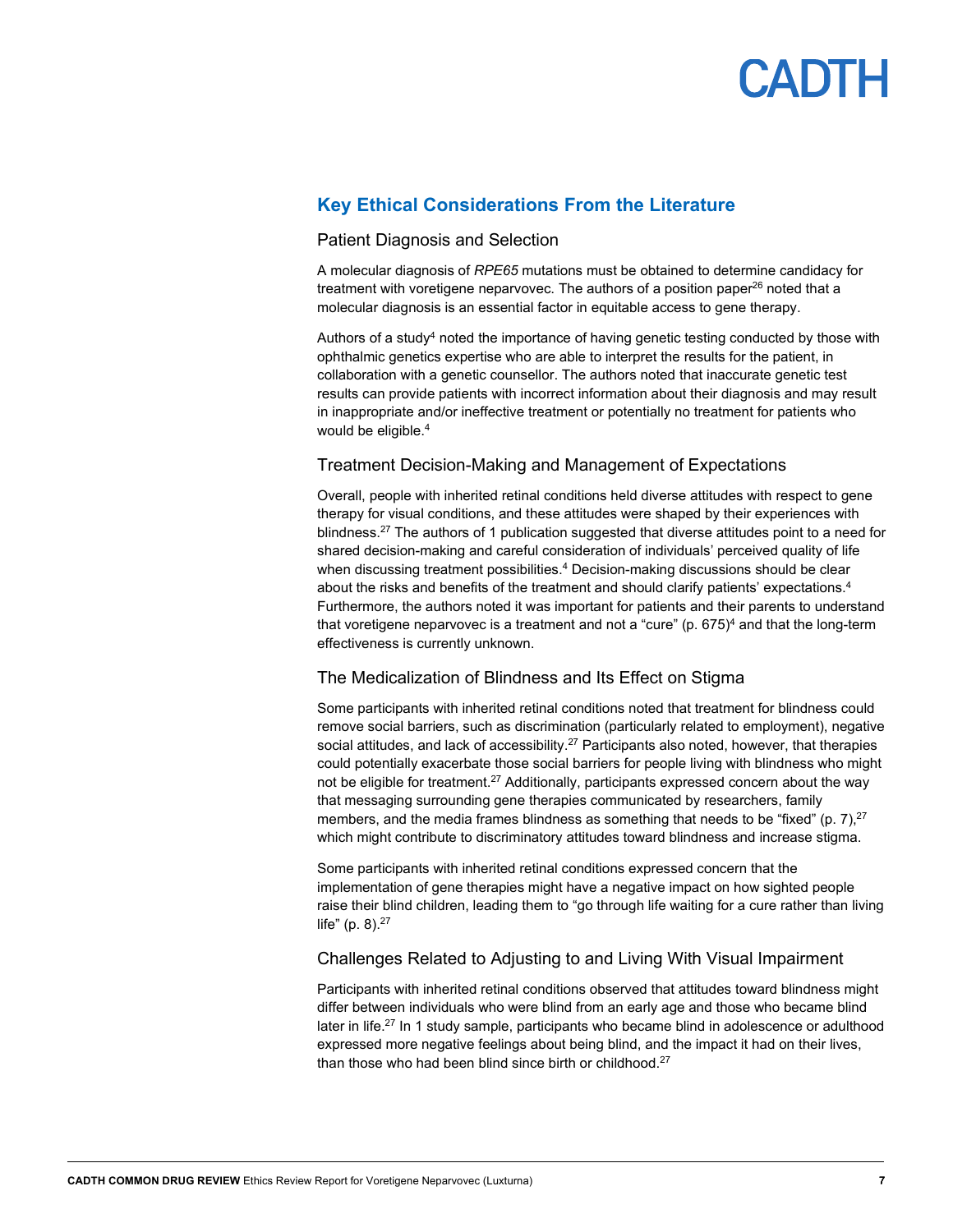## **ADTH**

Living with visual impairments has been identified as a potential cause of feelings of inferiority and low self-esteem, affecting individuals' social relationships and leading to reduced academic achievement, poor social adjustment, and struggles with employment. 28,29,33 Participants lamented the increasing loss of autonomy and independence that underscored their condition.<sup>28,30</sup> Not being able to engage in their usual activities had implications for individuals' sense of identity and led to feelings of isolation or feeling like a burden or nuisance to others.<sup>28,32</sup>

#### Young Children as a Vulnerable Population

In 1 study, participants with inherited retinal conditions raised concerns about autonomy and the process for obtaining consent for treatment when parents make decisions for children.27 Although parents are often asked to make decisions on behalf of their minor children, some participants expressed concerns about sighted parents making decisions on behalf of their children based on a limited understanding of life as a blind person.<sup>27</sup> Moreover, the authors of 1 review<sup>4</sup> on gene therapy for *RPE65*-related retinal disease noted additional considerations of risks for children under the age of 5, for whom the postoperative examination for complications may be difficult and who could require additional exposure to anesthesia to ensure potential complications are treated quickly.

#### Costs to Caregivers and Society

Some authors noted that indirect costs related to visual impairment can include the costs of non–health care resources such as accommodations for school and informal caregiving support. 4,29

Inherited retinal diseases affect the quality of life and emotional well-being of not only the individuals with the condition, but also their family members.<sup>29,32</sup> Anxiety levels among family members of individuals with retinitis pigmentosa, for example, are very close to those of adults with retinitis pigmentosa themselves.<sup>29</sup>

#### <span id="page-7-0"></span>**Limitations**

This review is limited by the lack of published literature examining ethical considerations relevant to the use of voretigene neparvovec for the treatment of adult and pediatric patients with vision loss due to inherited retinal dystrophy. No published ethical analyses were retrieved on the topics of voretigene neparvovec or retinal dystrophies. One study examined broad challenges, including ethical considerations, related to *RPE65* genereplacement trials.4

The absence of published ethical analyses does not indicate that ethical considerations are not present. Indeed, some retrieved studies<sup>14,23</sup> noted that ethical issues related to gene therapy had yet to be solved. (Note: these studies, which pointed to ethical considerations but provided no further details or analysis, were omitted from the final set of reports in accordance with the selection criteria.)

Finally, this review is limited to the ethical considerations explicitly discussed in the published literature. Some of the results and insights raised relating to clinical benefits and costs are discussed more comprehensively in the clinical and pharmacoeconomic review sections.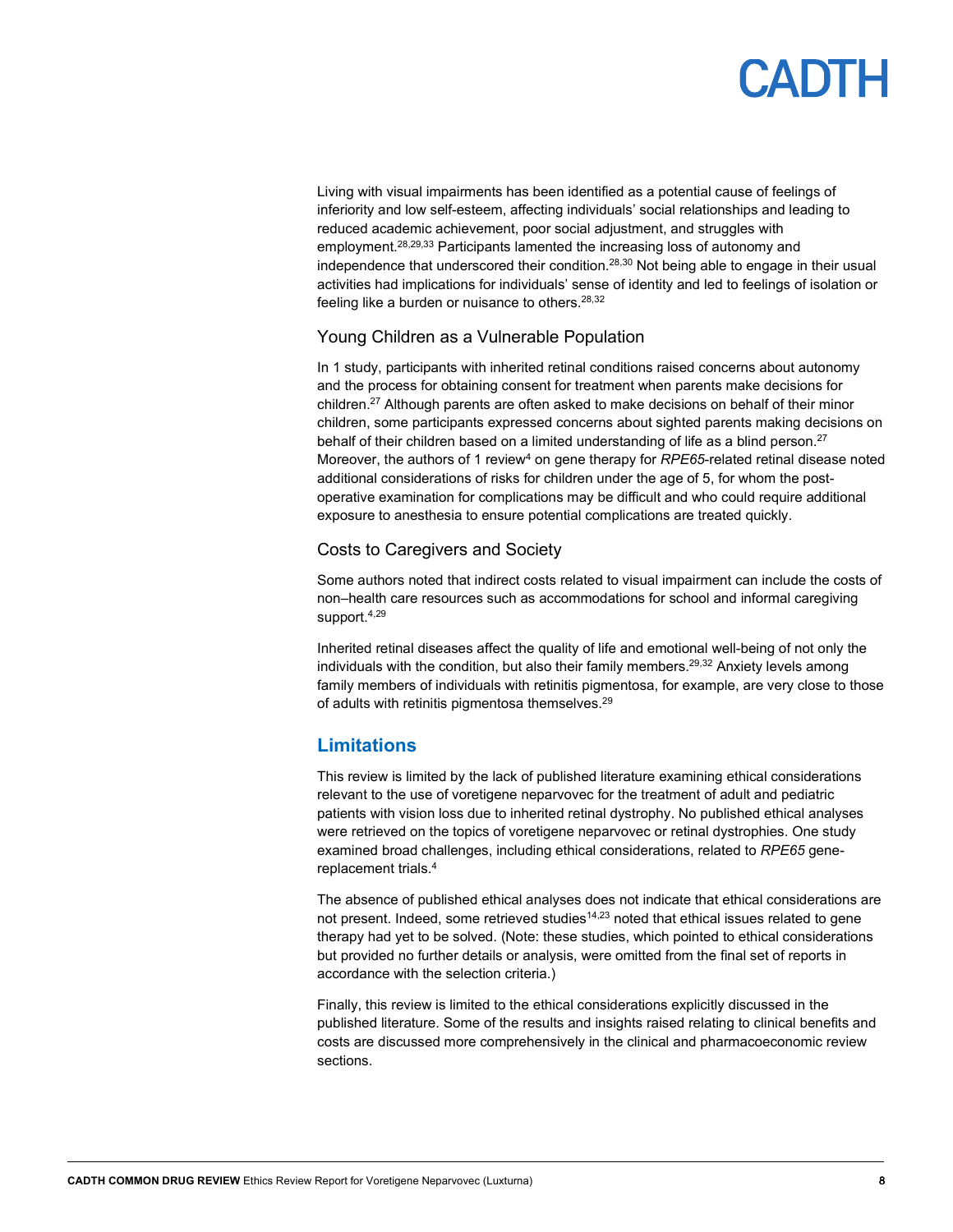

#### <span id="page-8-0"></span>**Figure 1: Flow Diagram for Inclusion and Exclusion of Publications**

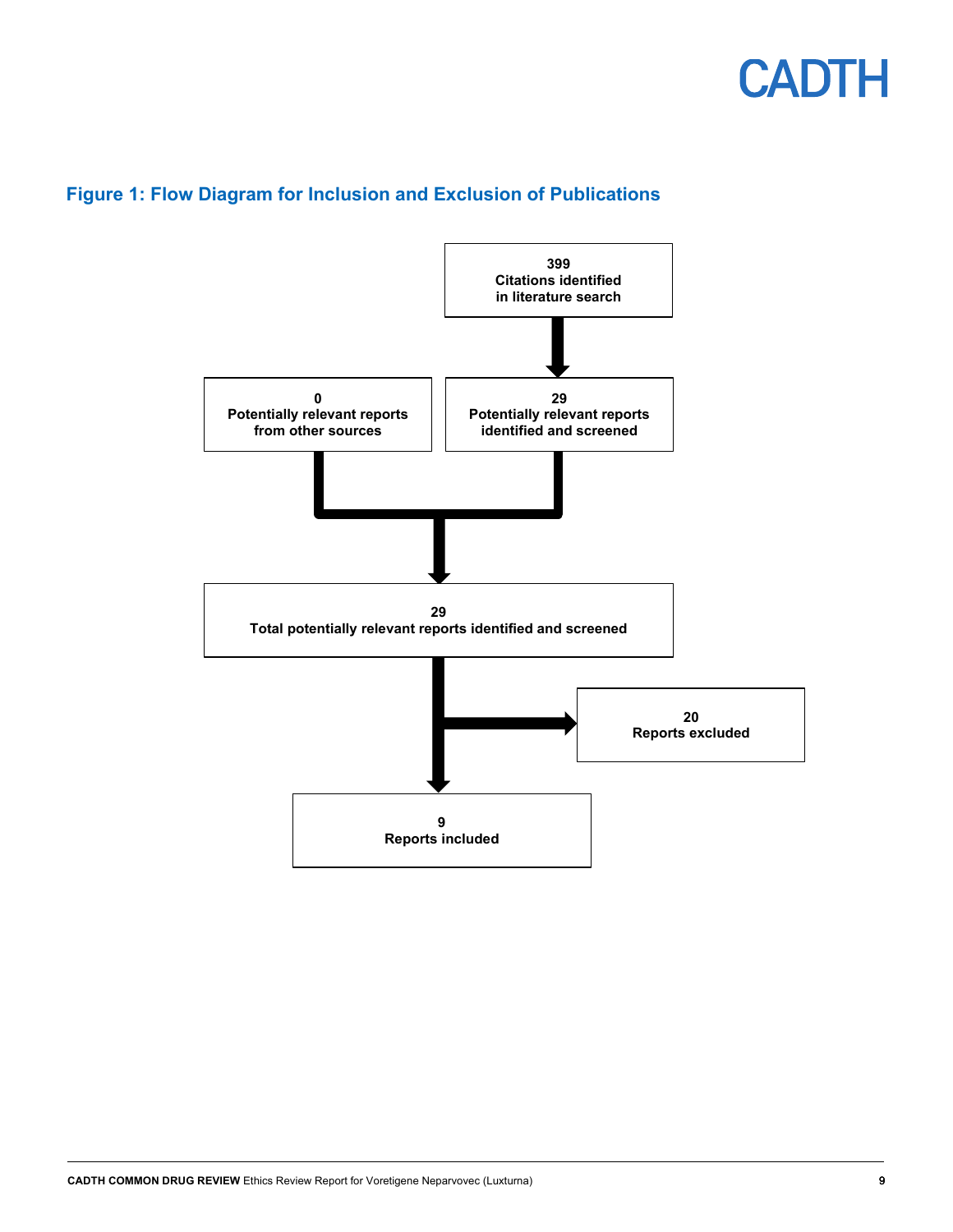| <b>First author</b><br>(year)        | <b>Country</b>                                                                                                      | <b>Publication</b><br>type | <b>Objective</b>                                                                                                                                                                                                                                                                                                                                                                                   | <b>Key ethical</b><br>considerations                                                                                                                                                                                                                                                                                                                                                                                                                                                                                                                                                                                                                                                                                                                                                                                                                                                                      | <b>Funding</b><br><b>source</b>                                                                               |
|--------------------------------------|---------------------------------------------------------------------------------------------------------------------|----------------------------|----------------------------------------------------------------------------------------------------------------------------------------------------------------------------------------------------------------------------------------------------------------------------------------------------------------------------------------------------------------------------------------------------|-----------------------------------------------------------------------------------------------------------------------------------------------------------------------------------------------------------------------------------------------------------------------------------------------------------------------------------------------------------------------------------------------------------------------------------------------------------------------------------------------------------------------------------------------------------------------------------------------------------------------------------------------------------------------------------------------------------------------------------------------------------------------------------------------------------------------------------------------------------------------------------------------------------|---------------------------------------------------------------------------------------------------------------|
| Garip (2019) <sup>28</sup>           | Studies included<br>were from<br>Australia, Brazil,<br>Ireland,<br>Netherlands,<br>Republic of Korea,<br>UK, and US | Systematic<br>review       | The aims of this<br>systematic review and<br>the meta-synthesis were<br>to combine qualitative<br>findings on coping<br>strategies and quality of<br>life in people with RP.<br>The objectives were:<br>• to identify coping<br>strategies used by<br>adults living with RP<br>• to present how these<br>findings may inform<br>interventions to<br>improve quality of life<br>in this population. | Policies are needed to<br>ensure the workplace<br>and public settings are<br>conducive for people<br>with RP to engage in<br>daily activities.<br>For people living with<br>RP, behavioural and<br>psycho-educational<br>interventions focusing<br>on acceptance of the<br>condition,<br>communication skills to<br>explain abilities and<br>help needed from<br>others, and planning<br>ahead for dealing with<br>progressive vision<br>impairment can be<br>offered to develop skills<br>to self-manage RP.<br>For health care<br>professionals,<br>interventions for raising<br>awareness of the<br>impact of<br>communication style on<br>people's emotional<br>states and variations in<br>people's need for<br>factual, emotional, and<br>practical information<br>related to an RP<br>diagnosis could be<br>developed to help<br>facilitate better<br>adaptation and coping<br>with the condition. | This article was<br>written during a<br>research<br>sabbatical<br>supported by<br>the University of<br>Derby. |
| Hoffman-<br>Andrews<br>$(2019)^{27}$ | US                                                                                                                  | Qualitative<br>study       | To explore the views of<br>people with RP and LCA<br>toward gene editing for<br>somatic, germline, and<br>enhancement<br>applications, both related<br>to these conditions and<br>more generally, and how<br>these attitudes are<br>informed by their<br>experiences with and<br>attitudes toward<br>blindness.                                                                                    | Participants in this<br>study, even when they<br>expressed concerns<br>about gene editing, still<br>believed it had potential<br>benefits and thought<br>research, at least for<br>some medical<br>applications, should<br>continue.<br>Many also raised<br>concerns about how the                                                                                                                                                                                                                                                                                                                                                                                                                                                                                                                                                                                                                        | Not reported.                                                                                                 |

### <span id="page-9-0"></span>**Table 2: Details of Included Publications**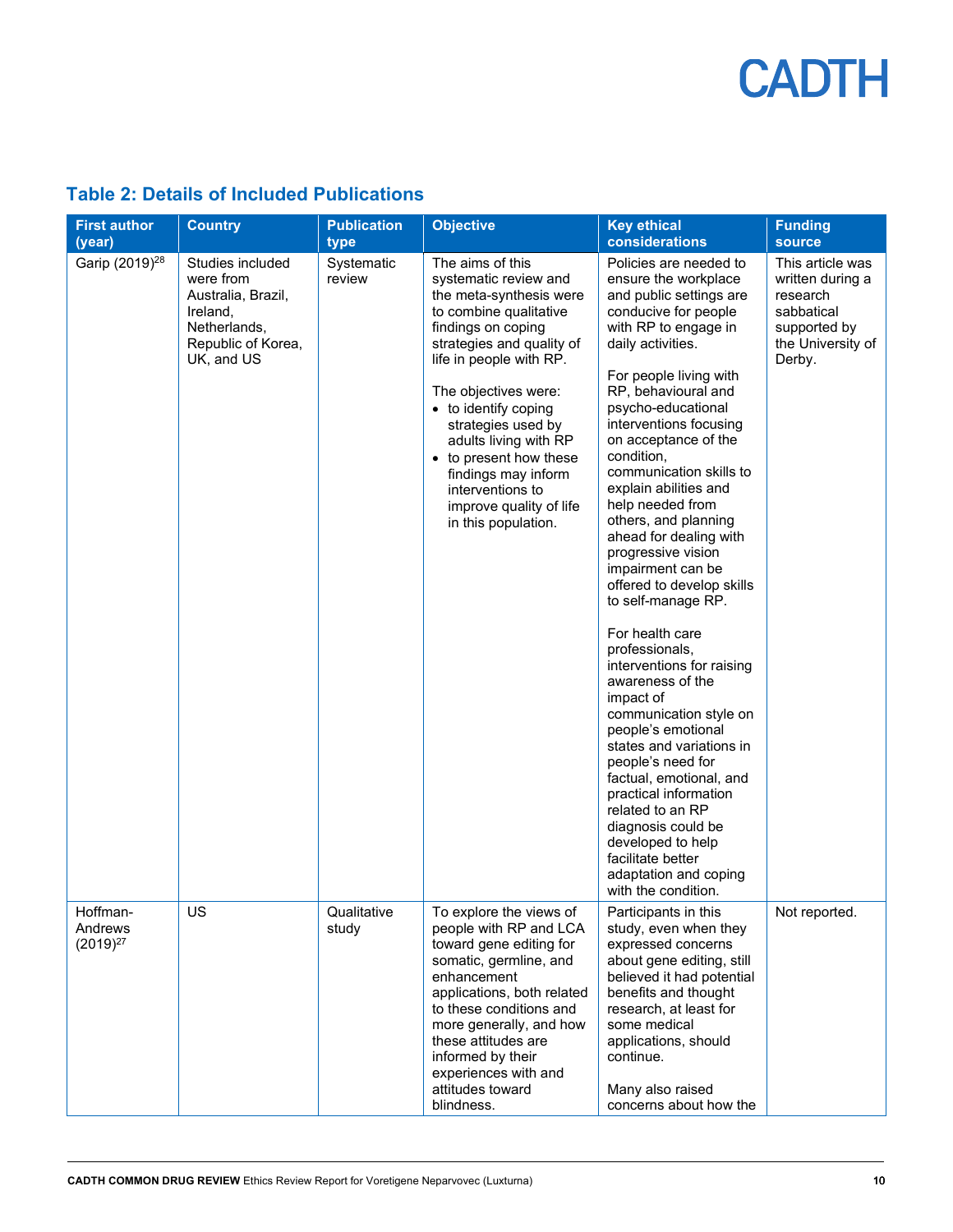| <b>First author</b><br>(year) | <b>Country</b>                                                                 | <b>Publication</b><br>type | <b>Objective</b>                                                                                                                                                                                                                                                                                           | <b>Key ethical</b><br>considerations                                                                                                                                                                                                                                                                                                                                                                                                                                                                                                                                                                                                                                                                            | <b>Funding</b><br><b>source</b> |
|-------------------------------|--------------------------------------------------------------------------------|----------------------------|------------------------------------------------------------------------------------------------------------------------------------------------------------------------------------------------------------------------------------------------------------------------------------------------------------|-----------------------------------------------------------------------------------------------------------------------------------------------------------------------------------------------------------------------------------------------------------------------------------------------------------------------------------------------------------------------------------------------------------------------------------------------------------------------------------------------------------------------------------------------------------------------------------------------------------------------------------------------------------------------------------------------------------------|---------------------------------|
|                               |                                                                                |                            |                                                                                                                                                                                                                                                                                                            | clinical use of gene<br>editing could impact<br>blind people and<br>society.<br>Many individuals may<br>consider their blindness<br>to be an important and<br>valuable part of who<br>they are. Freedom of<br>choice and informed<br>consent - including<br>accurate, unbiased<br>information about the<br>lives of blind people for<br>sighted parents<br>considering gene<br>editing for their children<br>- are vital, And<br>societal investment in<br>accessibility and<br>inclusion must not be<br>impacted by the<br>prospect of a "cure" or<br>treatment for certain<br>forms of blindness, nor<br>should access to<br>resources be impacted<br>by an individual's<br>choice to access gene<br>editing. |                                 |
| Miraldi Utz<br>$(2018)^4$     | US                                                                             | Review                     | To discuss RPE65 gene-<br>replacement trials and<br>highlight the results of a<br>trial for the treatment of<br>RPE65-associated<br>retinal dystrophy.<br>To highlight the<br>challenges with patient<br>selection, counselling,<br>access to care, and<br>implications for future<br>gene therapy trials. | Challenges arise in<br>diagnosis, informed<br>consent, cost, and<br>access to treatment.<br>The development of<br>innovative disease-<br>specific outcome<br>measures to determine<br>the efficacy of<br>voretigene neparvovec<br>help to pave the way for<br>other gene therapy<br>trials.                                                                                                                                                                                                                                                                                                                                                                                                                     | Not reported.                   |
| Thompson<br>$(2015)^{26}$     | An international<br>group of clinicians<br>and scientists<br>convened in Italy | Position<br>paper          | To define the next steps<br>needed to accelerate the<br>development and<br>delivery of gene therapy<br>and cell therapy to a<br>broad cross-section of<br>retinal dystrophy patients<br>in the next decade and<br>beyond.                                                                                  | A critical goal for<br>moving the field forward<br>is to obtain a genetic<br>diagnosis for every<br>patient in the retinal<br>dystrophy population.                                                                                                                                                                                                                                                                                                                                                                                                                                                                                                                                                             | Not reported.                   |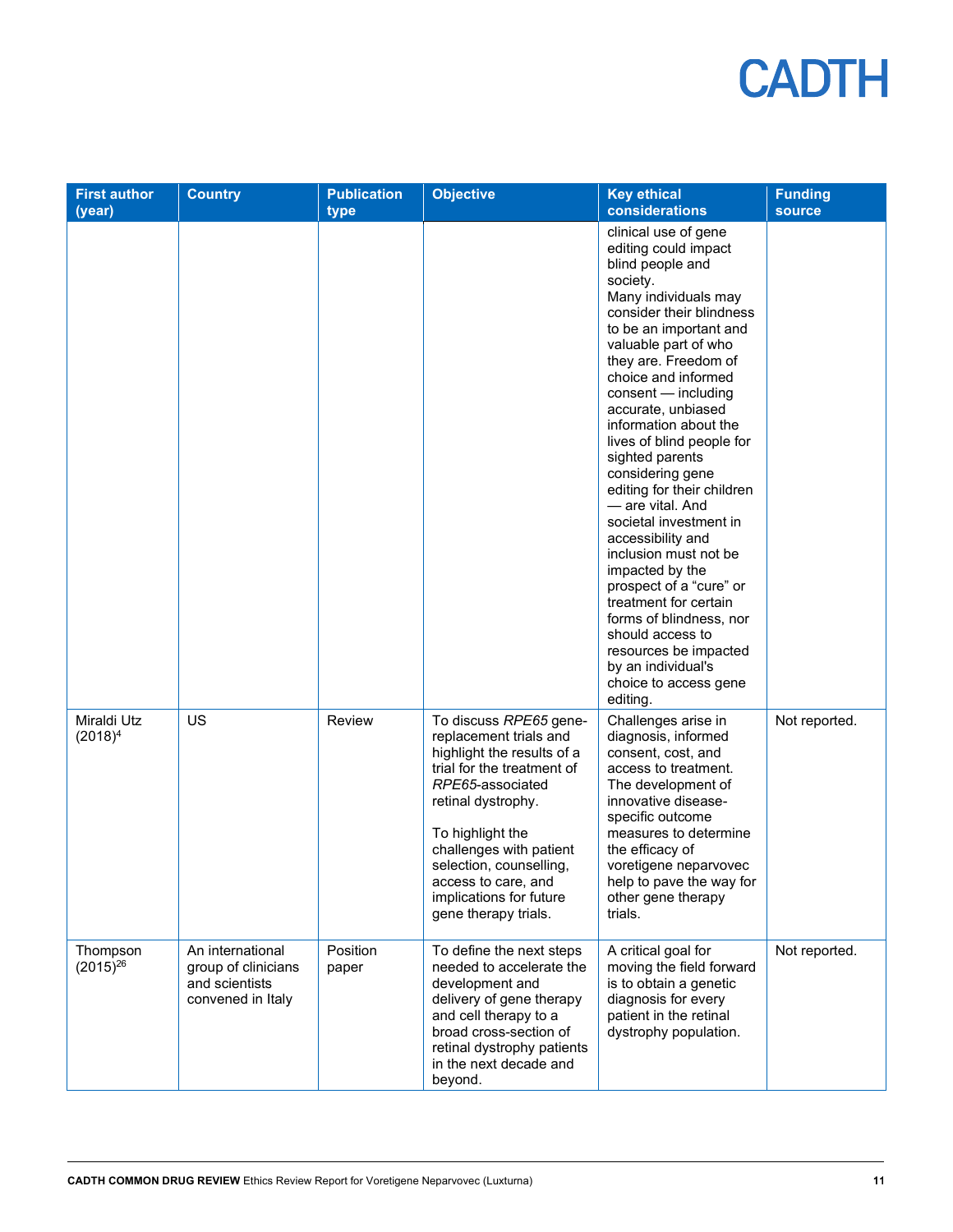| <b>First author</b><br>(year)   | <b>Country</b> | <b>Publication</b><br>type | <b>Objective</b>                                                                                                                                                                                                                                                                                                                               | <b>Key ethical</b><br>considerations                                                                                                                                                                                                                                                                                                                                                                                                                                                                                                                                                                                                                                                                                                                                      | <b>Funding</b><br>source |
|---------------------------------|----------------|----------------------------|------------------------------------------------------------------------------------------------------------------------------------------------------------------------------------------------------------------------------------------------------------------------------------------------------------------------------------------------|---------------------------------------------------------------------------------------------------------------------------------------------------------------------------------------------------------------------------------------------------------------------------------------------------------------------------------------------------------------------------------------------------------------------------------------------------------------------------------------------------------------------------------------------------------------------------------------------------------------------------------------------------------------------------------------------------------------------------------------------------------------------------|--------------------------|
| Chacón-López<br>$(2014)^{29}$   | Spain          | Review                     | To review the history of<br>functional repercussions<br>of RP in terms of<br>education, affect and<br>emotional state, and<br>family relationships of<br>adolescents and young<br>people with RP.<br>To suggest<br>psychological and<br>educational actions<br>aimed at making work<br>with young people and<br>adolescents with RP<br>easier. | Adolescence is a<br>complex period for any<br>individual, particularly<br>someone with a<br>degenerative disease.<br>Understanding how<br>they feel and how they<br>face their condition<br>should translate into a<br>higher quality of life.                                                                                                                                                                                                                                                                                                                                                                                                                                                                                                                            | Not reported.            |
| <b>Bittner</b><br>$(2010)^{30}$ | <b>US</b>      | Qualitative<br>study       | To explore the<br>successful ways in which<br>legally blind RP patients<br>manage their vision loss,<br>and the stressful<br>challenges that ensue,<br>by means of effective<br>coping strategies.                                                                                                                                             | RP patients recognize<br>that stress will arise<br>from their visual<br>impairment and, while<br>some stress-<br>management<br>techniques are specific<br>to their vision loss, most<br>others reflect general<br>ways to relieve stress.<br>Some patients will plan<br>activities around their<br>daily fluctuations in<br>vision or will slow down<br>to wait for their vision to<br>recover.<br>The coping strategies<br>used most widely were<br>humour and laughter,<br>social support from<br>others with RP,<br>increased awareness,<br>and prioritizing.<br>Patients expressed<br>preferences for different<br>coping approaches for<br>stress, and although<br>various types of<br>activities were<br>mentioned, many were<br>forms of escape or<br>distraction. | Not reported.            |
| Fourie<br>$(2007)^{31}$         | Ireland        | Qualitative<br>self-study  | To understand the<br>author's personal identity<br>and attitudes toward                                                                                                                                                                                                                                                                        | Individuals may feel<br>threatened by the<br>perceived loss of<br>normalcy in a society                                                                                                                                                                                                                                                                                                                                                                                                                                                                                                                                                                                                                                                                                   | Not reported.            |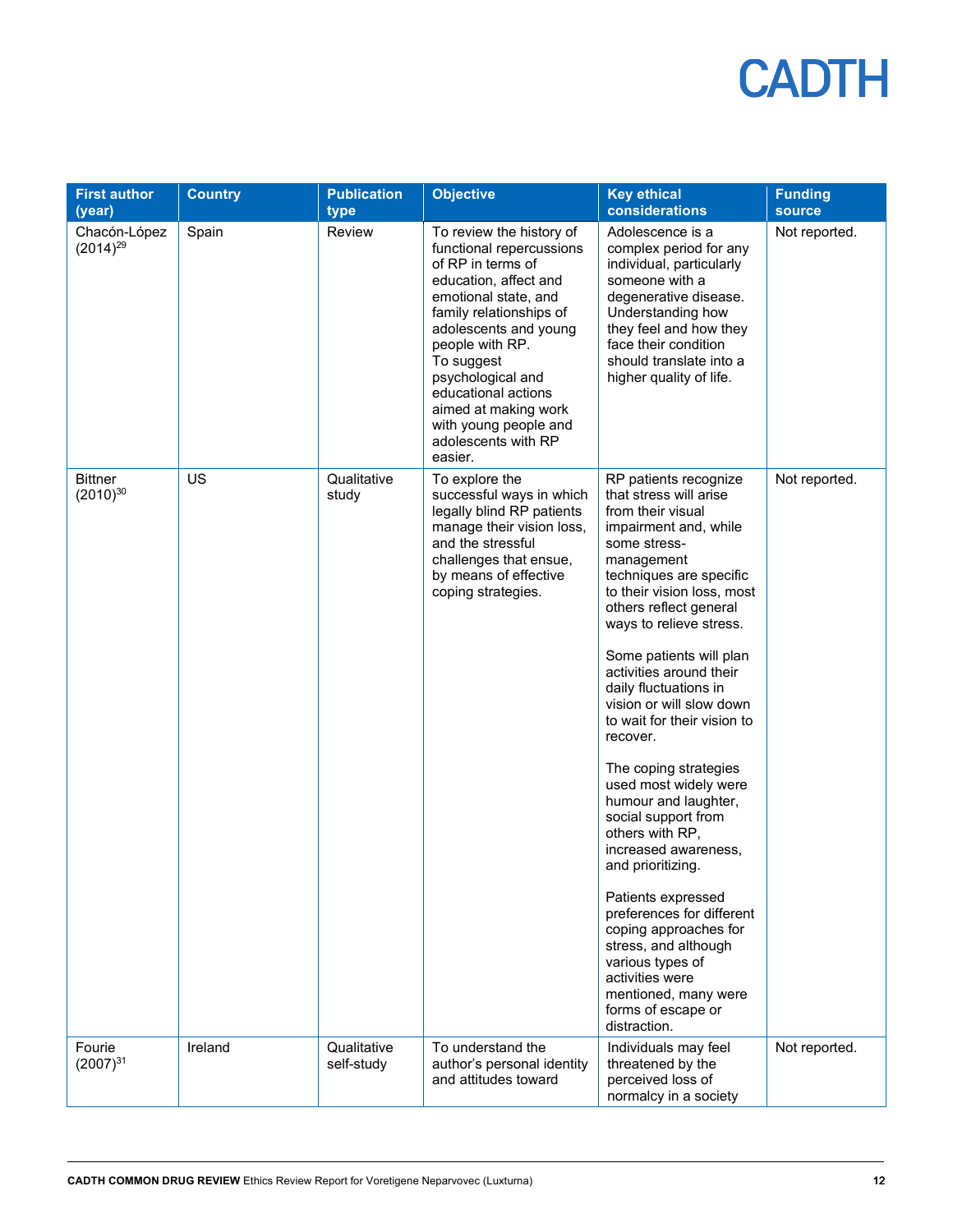| <b>First author</b><br>(year) | <b>Country</b> | <b>Publication</b><br>type   | <b>Objective</b>                                                                                                                                                                                                                                                          | <b>Key ethical</b><br>considerations                                                                                                                                                                                                | <b>Funding</b><br>source                                      |
|-------------------------------|----------------|------------------------------|---------------------------------------------------------------------------------------------------------------------------------------------------------------------------------------------------------------------------------------------------------------------------|-------------------------------------------------------------------------------------------------------------------------------------------------------------------------------------------------------------------------------------|---------------------------------------------------------------|
|                               |                |                              | blindness following a<br>diagnosis of RP.<br>To transform private<br>experience into public<br>insight and solutions.                                                                                                                                                     | that seems to highly<br>value "normal."                                                                                                                                                                                             |                                                               |
| Jangra<br>$(2007)^{32}$       | Canada         | Cross-<br>sectional<br>study | To measure specific<br>domains of psychosocial<br>adjustment to visual loss<br>in a sample of patients<br>who are legally blind as<br>a result of RP using the<br>Psychosocial Adjustment<br>to Illness Scale.                                                            | Individuals with RP<br>have difficulty adjusting<br>to their vision loss.<br>particularly with respect<br>to health care<br>orientation, vocational<br>environment, social<br>environment, and<br>extended family<br>relationships. | Not reported.                                                 |
| Hayeems<br>$(2005)^{33}$      | US             | Qualitative<br>study         | To explore the process<br>of adjusting to the loss of<br>visual function associated<br>with RP through a<br>qualitative approach.<br>To develop a model for<br>ophthalmologists to<br>consider in their efforts to<br>understand and lessen<br>their patients' suffering. | The proposed<br>adjustment model is a<br>way of understanding<br>the process of adjusting<br>to RP and could assist<br>ophthalmologists in<br>meeting their moral<br>obligation to lessen<br>patients' suffering.                   | This project was<br>made possible<br>by an<br>anonymous gift. |

LCA = Leber congenital amaurosis; RP = retinitis pigmentosa; RPE65 = retinal pigment epithelium 65 kDa protein.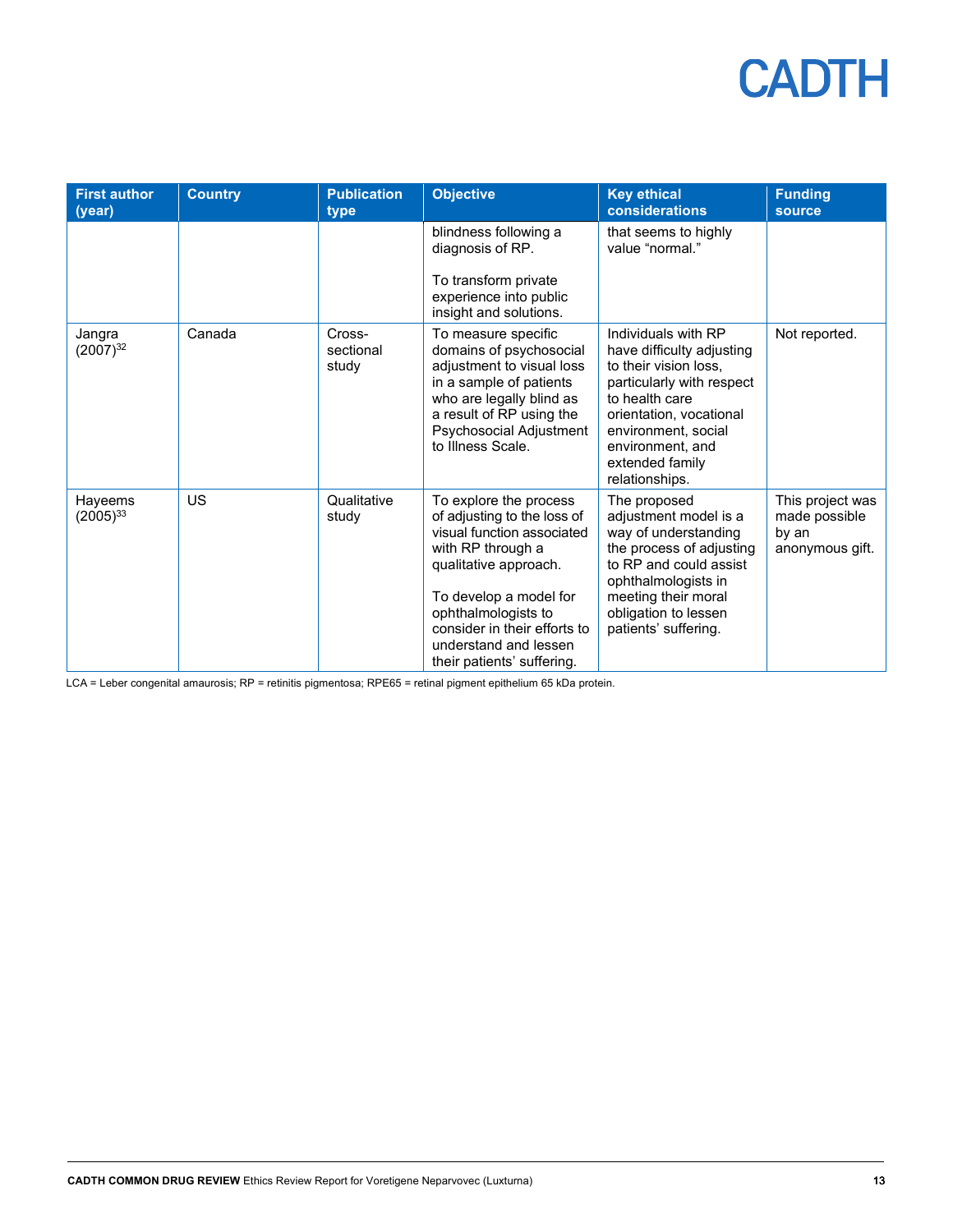### <span id="page-13-0"></span>**References**

- 1. McGowan J, Sampson M, Salzwedel DM, Cogo E, Foerster V, Lefebvre C. PRESS Peer Review of Electronic Search Strategies: 2015 guideline statement. *J Clin Epidemiol.* 2016;75:40-46.
- 2. EUnetHTA Joint Action 2 Work Package 8, HTA Core Model ® version 3.0 2016[; www.htacoremodel.info/BrowseModel.aspx.](file://cadth-shares/Proj-Ctrl_Intake/Formulary/Active/SG0643%20Luxturna/Ethics%20Review/www.htacoremodel.info/BrowseModel.aspx) Accessed 2020 Aug 20.
- 3. Sandelowski M. Whatever happened to qualitative description? *Res Nurs Health.* 2000;23(4):334-340.
- 4. Miraldi Utz V, Coussa RG, Antaki F, Traboulsi EI. Gene therapy for RPE65-related retinal disease. *Ophthalmic Genet.* 2018;39(6):671-677.
- 5. QSR International Pty Ltd. *NVivo Version 11 [computer program].* 2015.
- 6. Combs R, McAllister M, Payne K, et al. Understanding the impact of genetic testing for inherited retinal dystrophy. *Eur J Hum Genet.* 2013;21(11):1209- 1213.
- 7. Korf BR, Rehm HL. New approaches to molecular diagnosis. *JAMA.* 2013;309(14):1511-1521.
- 8. McVeigh E, Jones H, Black G, Hall G. The psychosocial and service delivery impact of genomic testing for inherited retinal dystrophies. *J Community Genet.* 2019;10(3):425-434.
- 9. Ogawa J, Bodurtha J. Gene therapies show promise for pediatric treatment. *Contemp Pediatr.* 2020;37(3):26-28.
- 10. Justus S, Zheng A, Tsai YT, et al. Genome editing in the retina: a case study in crispr for a patient-specific autosomal dominant retinitis pigmentosa model. *Genome Editing*: Springer International Publishing; 2016:149-162.
- 11. Bainbridge JW, Tan MH, Ali RR. Gene therapy progress and prospects: the eye. *Gene Ther.* 2006;13(16):1191-1197.
- 12. Hows J. Adult stem cell therapy beyond haemopoietic stem cell transplantation? An update. *Transpl Immunol.* 2005;14(3-4):221-223.
- 13. Trenaman L, Pearson SD, Hoch JS. How are incremental cost-effectiveness, contextual considerations, and other benefits viewed in health technology assessment recommendations in the United States? *Value Health.* 2020;23(5):576-584.
- 14. Canto-Soler V, Flores-Bellver M, Vergara MN. Stem cell sources and their potential for the treatment of retinal degenerations. *Invest Ophthalmol Vis Sci.*  2016;57(5):ORSFd1-9.
- 15. Chacón-López H, López-Justicia MD, Vervloed MPJ. Psychological and educational recommendations for working with young people with retinitis pigmentosa. *Sch Psychol Int.* 2011;35(4):357-369.
- 16. Charters L. Blazing a new trail in gene therapy for retinal disease: achievements, trends highlighting promise for new treatment options. *Ophthalmology Times.* 2020;45(2):16-16.
- 17. Gilbert C, Foster A. Childhood blindness in the context of VISION 2020--the right to sight. *Bull World Health Organ.* 2001;79(3):227-232.
- 18. Hamel CP. Cone rod dystrophies. *Orphanet J Rare Dis.* 2007;2:7.
- 19. Hamel C. Retinitis pigmentosa. *Orphanet J Rare Dis.* 2006;1:40.
- 20. Jay M, Evans K. Retinal dystrophies and genetic counselling. *Acta Ophthalmol Scand Suppl.* 1996(219):5-7.
- 21. Potrata B, McKibbin M, Lim JN, Hewison J. "To perpetuate blindness!": attitudes of UK patients with inherited retinal disease towards genetic testing. *J Community Genet.* 2014;5(3):215-222.
- 22. Apatoff MBL, Sengillo JD, White EC, et al. Autologous stem cell therapy for inherited and acquired retinal disease. *Regen Med.* 2018;13(1):89-96.
- 23. Enzmann V, Yolcu E, Kaplan HJ, Ildstad ST. Stem cells as tools in regenerative therapy for retinal degeneration. *Arch Ophthalmol.* 2009;127(4):563-571.
- 24. Bertelsen M, Linneberg A, Rosenberg T. Socio-economic characteristics of patients with generalized retinal dystrophy in Denmark. *Acta Ophthalmol (Oxf).* 2015;93(2):134-140.
- 25. Chaumet-Riffaud AE, Chaumet-Riffaud P, Cariou A, et al. Impact of retinitis pigmentosa on quality of life, mental health, and employment among young adults. *Am J Ophthalmol.* 2017;177:169-174.
- 26. Thompson DA, Ali RR, Banin E, et al. Advancing therapeutic strategies for inherited retinal degeneration: recommendations from the Monaciano Symposium. *Invest Ophthalmol Vis Sci.* 2015;56(2):918-931.
- 27. Hoffman-Andrews L, Mazzoni R, Pacione M, Garland-Thomson R, Ormond KE. Attitudes of people with inherited retinal conditions toward gene editing technology. *Mol Genet Genomic Med.* 2019;7(7):e00803.
- 28. Garip G, Kamal A. Systematic review and meta-synthesis of coping with retinitis pigmentosa: implications for improving quality of life. *BMC Ophthalmol.*  2019;19(1):181.
- 29. Chacón-López H, López-Justicia MD, Vervloed MPJ. Psychological and educational recommendations for working with young people with retinitis pigmentosa. *Sch Psychol Int.* 2014;35(4):357-369.
- 30. Bittner AK, Edwards L, George M. Coping strategies to manage stress related to vision loss and fluctuations in retinitis pigmentosa. *Optometry.*  2010;81(9):461-468.